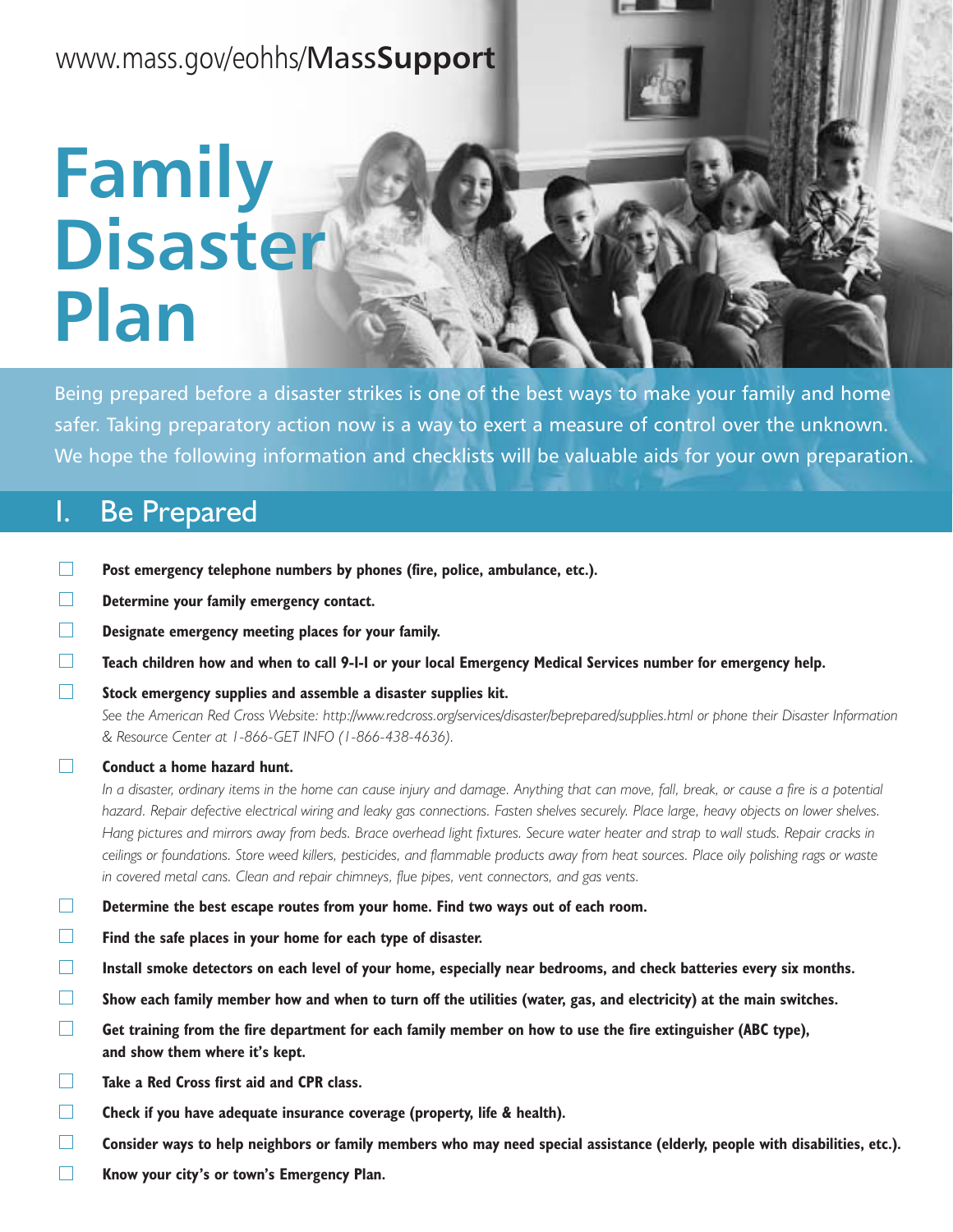## II. Emergency Phone Numbers and Information

### **Work, school, e-mail address and cell phone number for each member of the household.**

| Family Member 1 | Work/School Phone Number | Cell Phone        | e-mail |  |
|-----------------|--------------------------|-------------------|--------|--|
| Family Member 2 | Work/School Phone Number | Cell Phone        | e-mail |  |
| Family Member 3 | Work/School Phone Number | Cell Phone        | e-mail |  |
| Family Member 4 | Work/School Phone Number | Cell Phone        | e-mail |  |
| Family Member 5 | Work/School Phone Number | Cell Phone        | e-mail |  |
| Neighbor        |                          | Police Department |        |  |
| Doctor          |                          | Ambulance         |        |  |
| Poison Control  |                          | Hospital          |        |  |
| Fire Department |                          | Veterinarian      |        |  |

### **Family Emergency Contact**

Ask an out-of-state friend to be your "family contact." After a disaster, it's often easier to call long distance. Other family members should call this person to say where they are. Everyone must know your contact's phone numbers.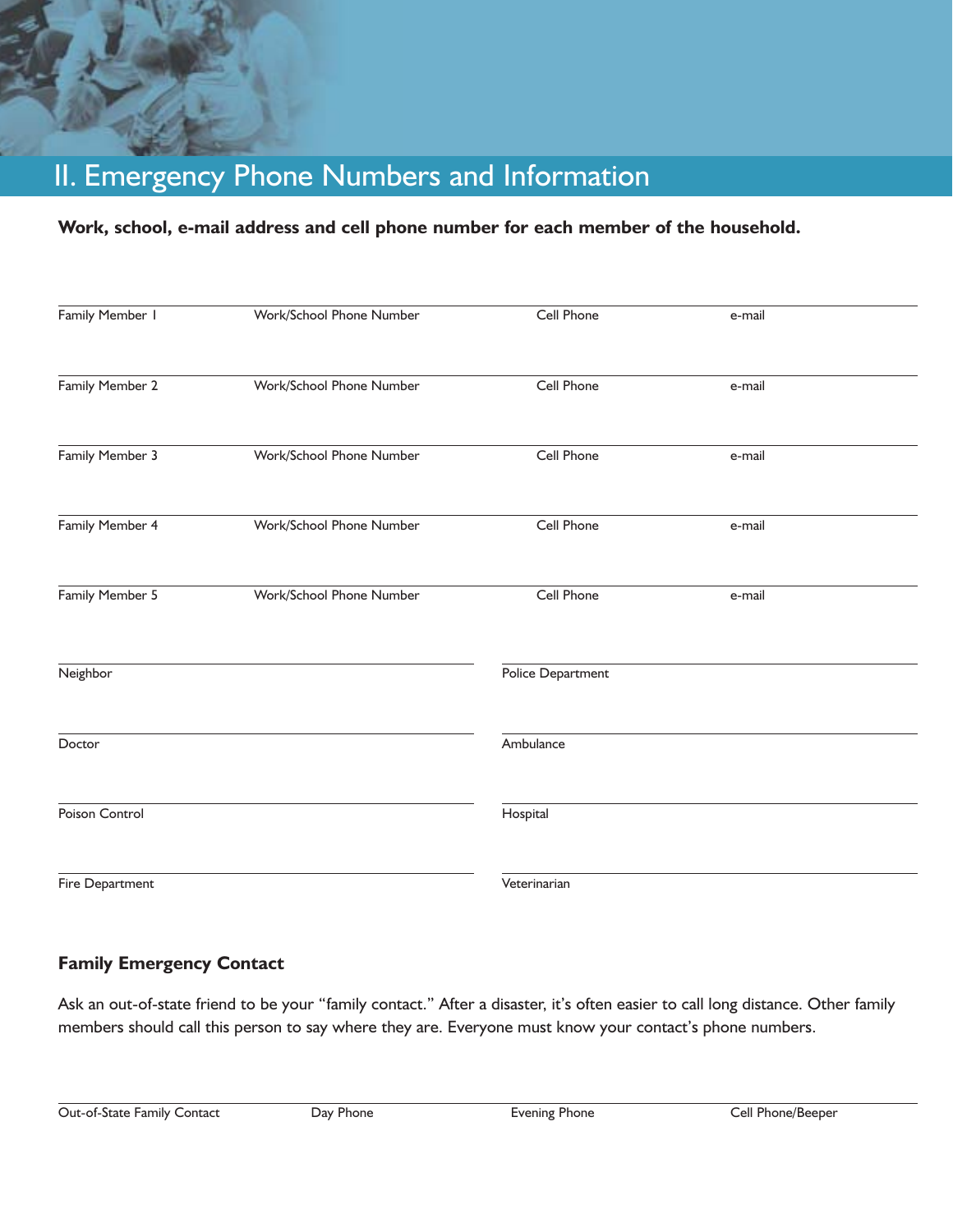#### **Emergency Meeting Place**

Emergency meeting places are essential in case you need to evacuate your home or you cannot return home following a disaster. Pick two places to meet:

- 1. Right outside your home in case of a sudden emergency, like a fire.
- 2. Outside your neighborhood in case you can't return home. Everyone must know the address and phone number.

#### **Outside your home**

Phone Address

**Outside your neighborhood**

Phone **Address** 

### **The Local Emergency Medical Services Number**

In Massachusetts, as in most areas, this number is **9-1-1**. There are some rural areas in the U.S. that use alternative numbers. *Teach children how and when to call 9-1-1 or your local Emergency Medical Services number for emergency help.*

#### **General guidelines for calling 9-1-1 are as follows:**

#### **CALL 911 For a LIFE-THREATENING EMERGENCY such as:**

- Breathing difficulty/shortness of breath/breathing has stopped
- Choking (can't talk or breathe)
- Chest pain in adults (lasting longer than two minutes)
- Uncontrollable bleeding /large blood loss
- **Drowning**
- **Electrocution**
- Drug overdose/poisoning
- Gunshot wounds, stabbings
- Vomiting blood
- Sudden fainting/unconsciousness
- Convulsions/seizures (uncontrolled jerking, movements the patient may fall to the floor)
- Severe allergic reaction (difficulty breathing/unresponsive)
- Major burns (white or charred skin: blisters and redness over large area)
- Someone who will not wake up, even when you shake them
- Injuries from:
	- Traffic accidents
	- Head injury
	- **Falls**
- Physical entrapment (i.e. car accident with victim trapped in the vehicle)
- Emotional disturbances with potential for harm to patient or others

*Remember, these are general guidelines — If there is any doubt, do not hesitate to call 911.*